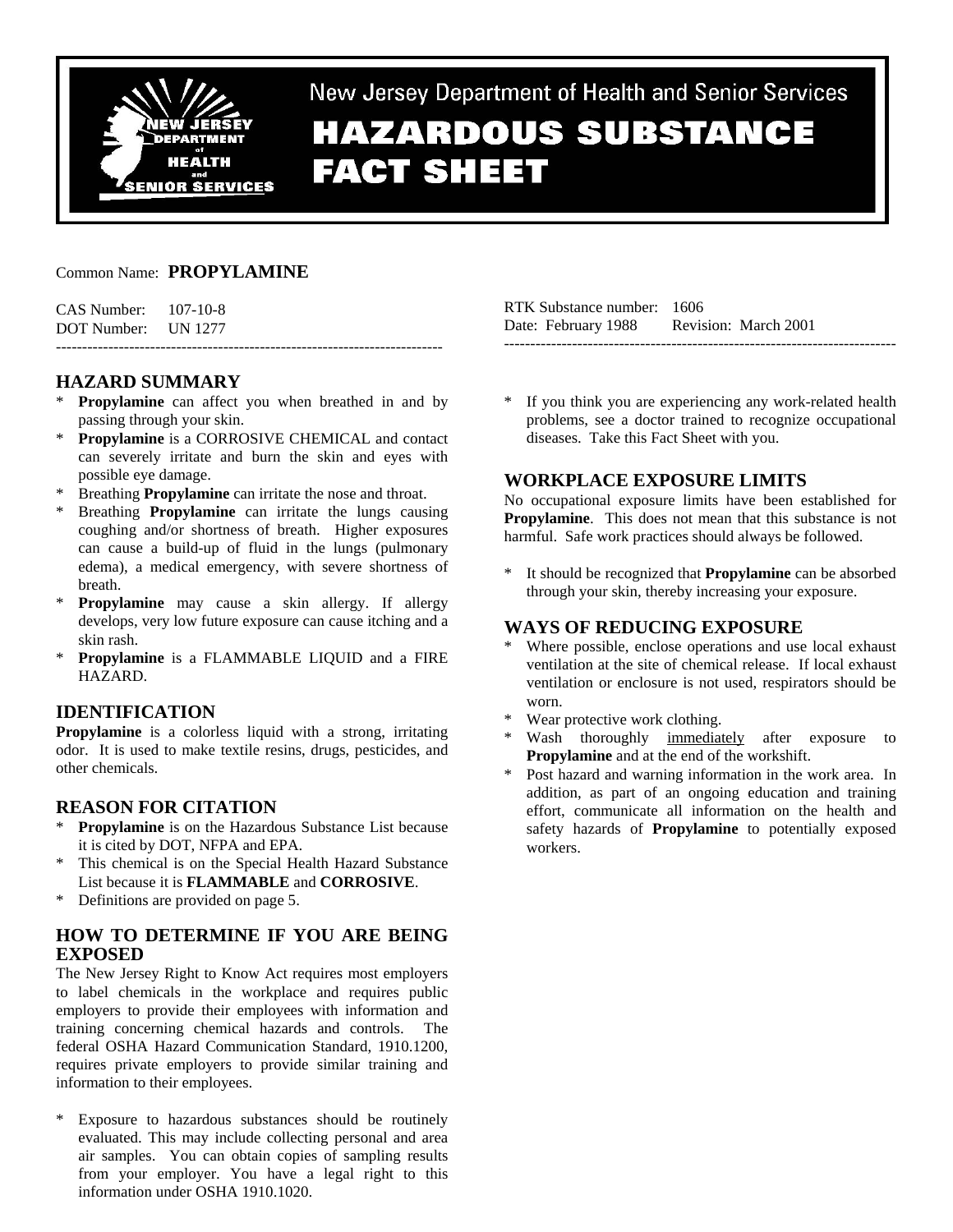This Fact Sheet is a summary source of information of all potential and most severe health hazards that may result from exposure. Duration of exposure, concentration of the substance and other factors will affect your susceptibility to any of the potential effects described below.

---------------------------------------------------------------------------

## **HEALTH HAZARD INFORMATION**

#### **Acute Health Effects**

The following acute (short-term) health effects may occur immediately or shortly after exposure to **Propylamine**:

- \* Contact can severely irritate and burn the skin and eyes with possible eye damage.
- Breathing **Propylamine** can irritate the nose and throat.
- \* Breathing **Propylamine** can irritate the lungs causing coughing and/or shortness of breath. Higher exposures can cause a build-up of fluid in the lungs (pulmonary edema), a medical emergency, with severe shortness of breath.

#### **Chronic Health Effects**

The following chronic (long-term) health effects can occur at some time after exposure to **Propylamine** and can last for months or years:

#### **Cancer Hazard**

According to the information presently available to the New Jersey Department of Health and Senior Services, **Propylamine** has not been tested for its ability to cause cancer in animals.

#### **Reproductive Hazard**

According to the information presently available to the New Jersey Department of Health and Senior Services, **Propylamine** has not been tested for its ability to affect reproduction.

#### **Other Long-Term Effects**

- \* **Propylamine** may cause a skin allergy. If allergy develops, very low future exposure can cause itching and a skin rash.
- **Propylamine** can irritate the lungs. Repeated exposure may cause bronchitis to develop with cough, phlegm, and/or shortness of breath.

#### **MEDICAL**

#### **Medical Testing**

If symptoms develop or overexposure is suspected, the following are recommended:

- \* Consider chest x-ray after acute overexposure.
- Evaluation by a qualified allergist, including careful exposure history and special testing, may help diagnose skin allergy.

Any evaluation should include a careful history of past and present symptoms with an exam. Medical tests that look for damage already done are not a substitute for controlling exposure.

Request copies of your medical testing. You have a legal right to this information under OSHA 1910.1020.

#### **Mixed Exposures**

Because smoking can cause heart disease, as well as lung cancer, emphysema, and other respiratory problems, it may worsen respiratory conditions caused by chemical exposure. Even if you have smoked for a long time, stopping now will reduce your risk of developing health problems.

#### **WORKPLACE CONTROLS AND PRACTICES**

Unless a less toxic chemical can be substituted for a hazardous substance, **ENGINEERING CONTROLS** are the most effective way of reducing exposure. The best protection is to enclose operations and/or provide local exhaust ventilation at the site of chemical release. Isolating operations can also reduce exposure. Using respirators or protective equipment is less effective than the controls mentioned above, but is sometimes necessary.

In evaluating the controls present in your workplace, consider: (1) how hazardous the substance is, (2) how much of the substance is released into the workplace and (3) whether harmful skin or eye contact could occur. Special controls should be in place for highly toxic chemicals or when significant skin, eye, or breathing exposures are possible.

In addition, the following controls are recommended:

- \* Where possible, automatically pump liquid **Propylamine** from drums or other storage containers to process containers.
- \* Before entering a confined space where **Propylamine** may be present, check to make sure that an explosive concentration does not exist.

Good **WORK PRACTICES** can help to reduce hazardous exposures. The following work practices are recommended:

- \* Workers whose clothing has been contaminated by **Propylamine** should change into clean clothing promptly.
- \* Contaminated work clothes should be laundered by individuals who have been informed of the hazards of exposure to **Propylamine**.
- Eye wash fountains should be provided in the immediate work area for emergency use.
- \* If there is the possibility of skin exposure, emergency shower facilities should be provided.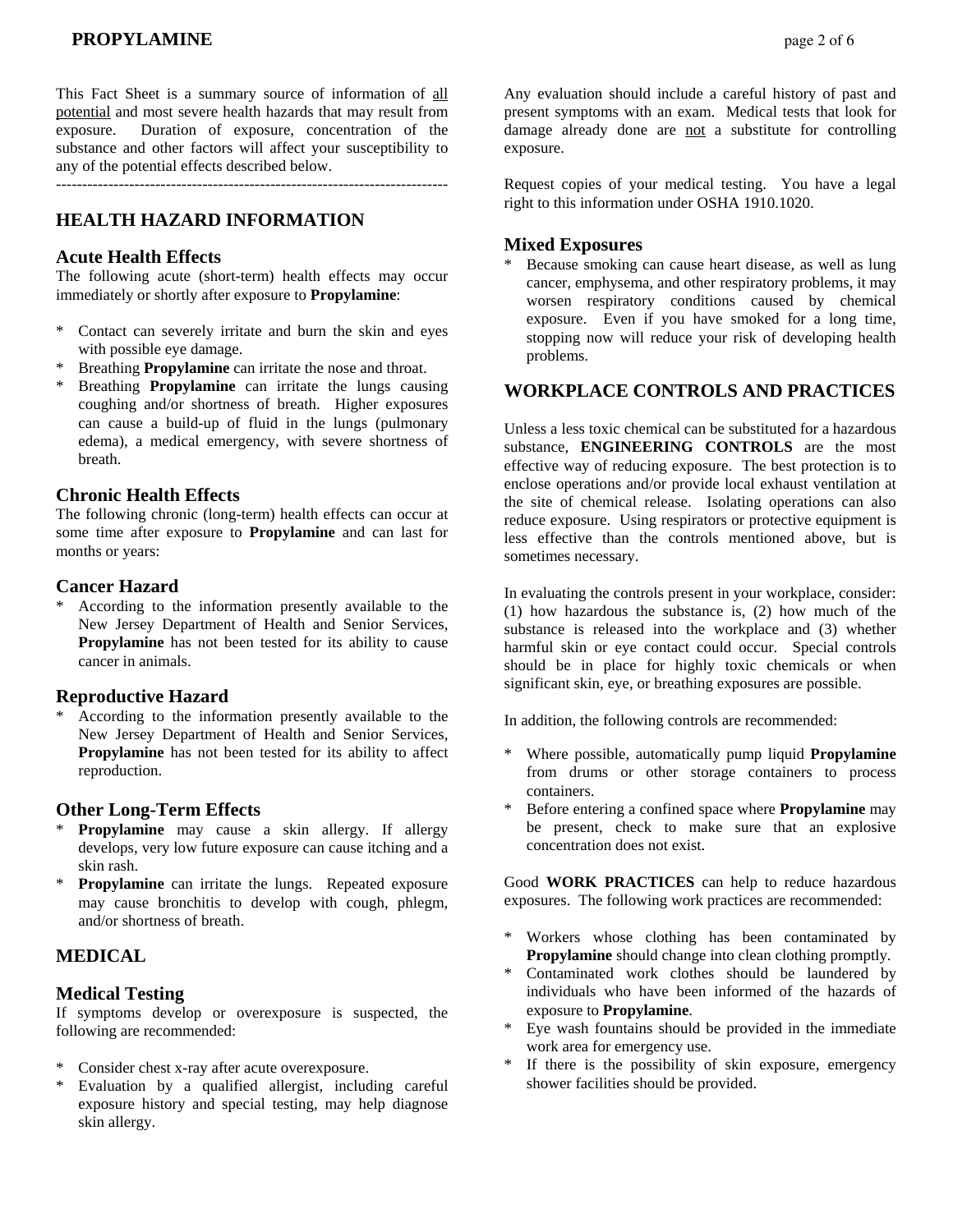# **PROPYLAMINE**  $\qquad \qquad \text{page 3 of 6}$

- \* On skin contact with **Propylamine**, immediately wash or shower to remove the chemical. At the end of the workshift, wash any areas of the body that may have contacted **Propylamine**, whether or not known skin contact has occurred.
- \* Do not eat, smoke, or drink where **Propylamine** is handled, processed, or stored, since the chemical can be swallowed. Wash hands carefully before eating, drinking, smoking, or using the toilet.

## **PERSONAL PROTECTIVE EQUIPMENT**

WORKPLACE CONTROLS ARE BETTER THAN PERSONAL PROTECTIVE EQUIPMENT. However, for some jobs (such as outside work, confined space entry, jobs done only once in a while, or jobs done while workplace controls are being installed), personal protective equipment may be appropriate.

OSHA 1910.132 requires employers to determine the appropriate personal protective equipment for each hazard and to train employees on how and when to use protective equipment.

The following recommendations are only guidelines and may not apply to every situation.

#### **Clothing**

- \* Avoid skin contact with **Propylamine**. Wear protective gloves and clothing. Safety equipment suppliers/ manufacturers can provide recommendations on the most protective glove/clothing material for your operation.
- \* All protective clothing (suits, gloves, footwear, headgear) should be clean, available each day, and put on before work.
- Contact lenses should not be worn when working with this substance.

#### **Eye Protection**

- \* Wear indirect-vent, impact and splash resistant goggles when working with liquids.
- Wear a face shield along with goggles when working with corrosive, highly irritating or toxic substances.

#### **Respiratory Protection**

**IMPROPER USE OF RESPIRATORS IS DANGEROUS.** Such equipment should only be used if the employer has a written program that takes into account workplace conditions, requirements for worker training, respirator fit testing and medical exams, as described in OSHA 1910.134.

\* Where the potential for overexposure exists, use a MSHA/NIOSH approved supplied-air respirator with a full facepiece operated in a pressure-demand or other positivepressure mode. For increased protection use in combination with an auxiliary self-contained breathing apparatus operated in a pressure-demand or other positivepressure mode.

## **HANDLING AND STORAGE**

- Prior to working with **Propylamine** you should be trained on its proper handling and storage.
- **Propylamine** is not compatible with OXIDIZING AGENTS (such as PERCHLORATES, PEROXIDES, PERMANGANATES, CHLORATES, NITRATES, CHLORINE, BROMINE and FLUORINE); STRONG ACIDS (such as HYDROCHLORIC, SULFURIC and NITRIC); ACID ANHYDRIDES; ACID CHLORIDES; CARBON DIOXIDE; and TRIETHYNYL ALUMINUM.
- Store in tightly closed containers in a cool, well-ventilated area away from METALS and GLASS.
- Sources of ignition, such as smoking and open flames, are prohibited where **Propylamine** is used, handled, or stored.
- Metal containers involving the transfer of **Propylamine** should be grounded and bonded.
- \* Use only non-sparking tools and equipment, especially when opening and closing containers of **Propylamine**.

#### **QUESTIONS AND ANSWERS**

- Q: If I have acute health effects, will I later get chronic health effects?
- A: Not always. Most chronic (long-term) effects result from repeated exposures to a chemical.
- Q: Can I get long-term effects without ever having shortterm effects?
- A: Yes, because long-term effects can occur from repeated exposures to a chemical at levels not high enough to make you immediately sick.
- Q: What are my chances of getting sick when I have been exposed to chemicals?
- A: The likelihood of becoming sick from chemicals is increased as the amount of exposure increases. This is determined by the length of time and the amount of material to which someone is exposed.
- Q: When are higher exposures more likely?
- A: Conditions which increase risk of exposure include physical and mechanical processes (heating, pouring, spraying, spills and evaporation from large surface areas such as open containers), and "confined space" exposures (working inside vats, reactors, boilers, small rooms, etc.).
- Q: Is the risk of getting sick higher for workers than for community residents?
- A: Yes. Exposures in the community, except possibly in cases of fires or spills, are usually much lower than those found in the workplace. However, people in the community may be exposed to contaminated water as well as to chemicals in the air over long periods. This may be a problem for children or people who are already ill.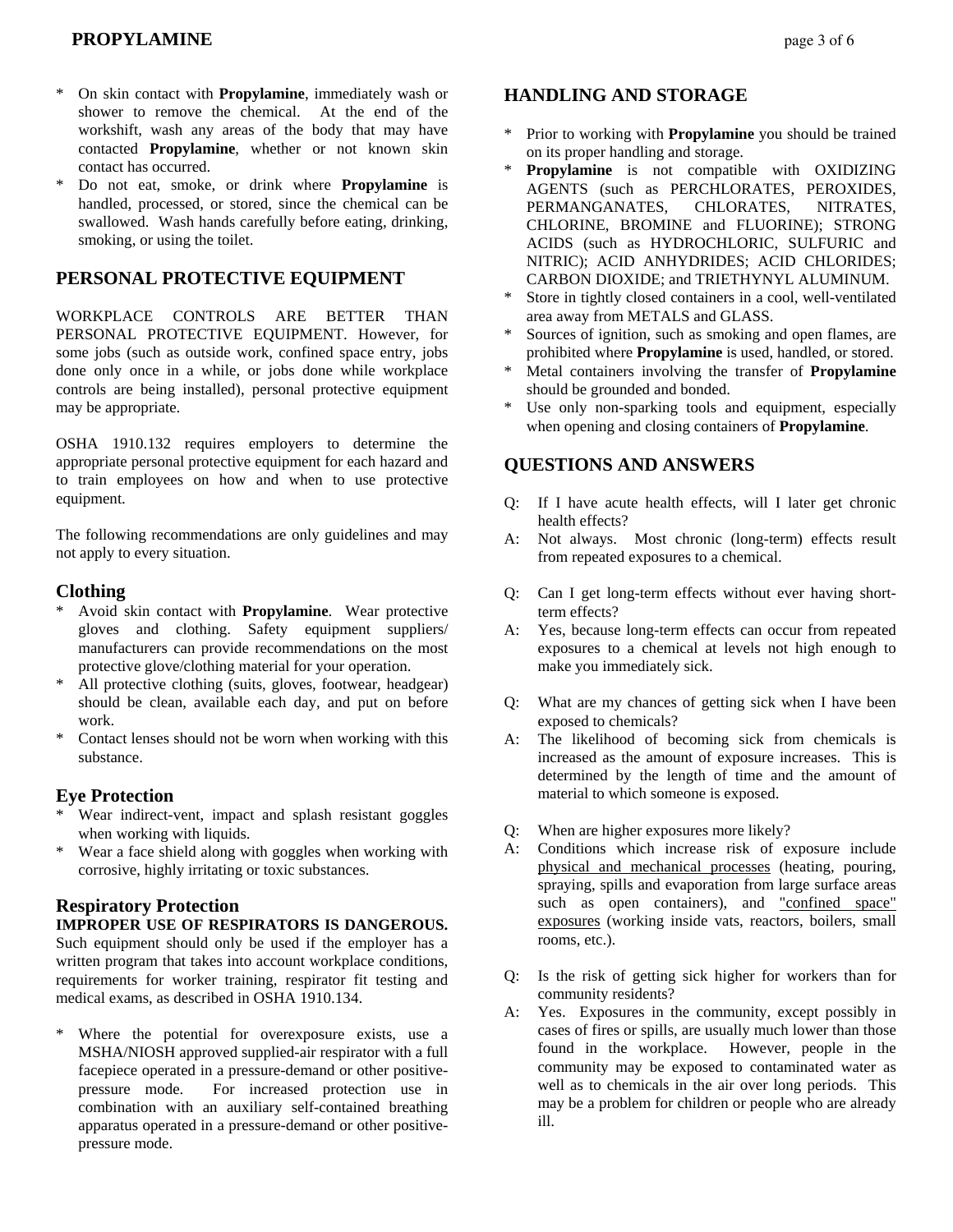--------------------------------------------------------------------------- The following information is available from:

 New Jersey Department of Health and Senior Services Occupational Health Service PO Box 360 Trenton, NJ 08625-0360 (609) 984-1863 (609) 292-5677 (fax)

Web address: http://www.state.nj.us/health/eoh/odisweb/

#### **Industrial Hygiene Information**

Industrial hygienists are available to answer your questions regarding the control of chemical exposures using exhaust ventilation, special work practices, good housekeeping, good hygiene practices, and personal protective equipment including respirators. In addition, they can help to interpret the results of industrial hygiene survey data.

#### **Medical Evaluation**

If you think you are becoming sick because of exposure to chemicals at your workplace, you may call personnel at the Department of Health and Senior Services, Occupational Health Service, who can help you find the information you need.

#### **Public Presentations**

Presentations and educational programs on occupational health or the Right to Know Act can be organized for labor unions, trade associations and other groups.

#### **Right to Know Information Resources**

The Right to Know Infoline (609) 984-2202 can answer questions about the identity and potential health effects of chemicals, list of educational materials in occupational health, references used to prepare the Fact Sheets, preparation of the Right to Know survey, education and training programs, labeling requirements, and general information regarding the Right to Know Act. Violations of the law should be reported to (609) 984-2202.

---------------------------------------------------------------------------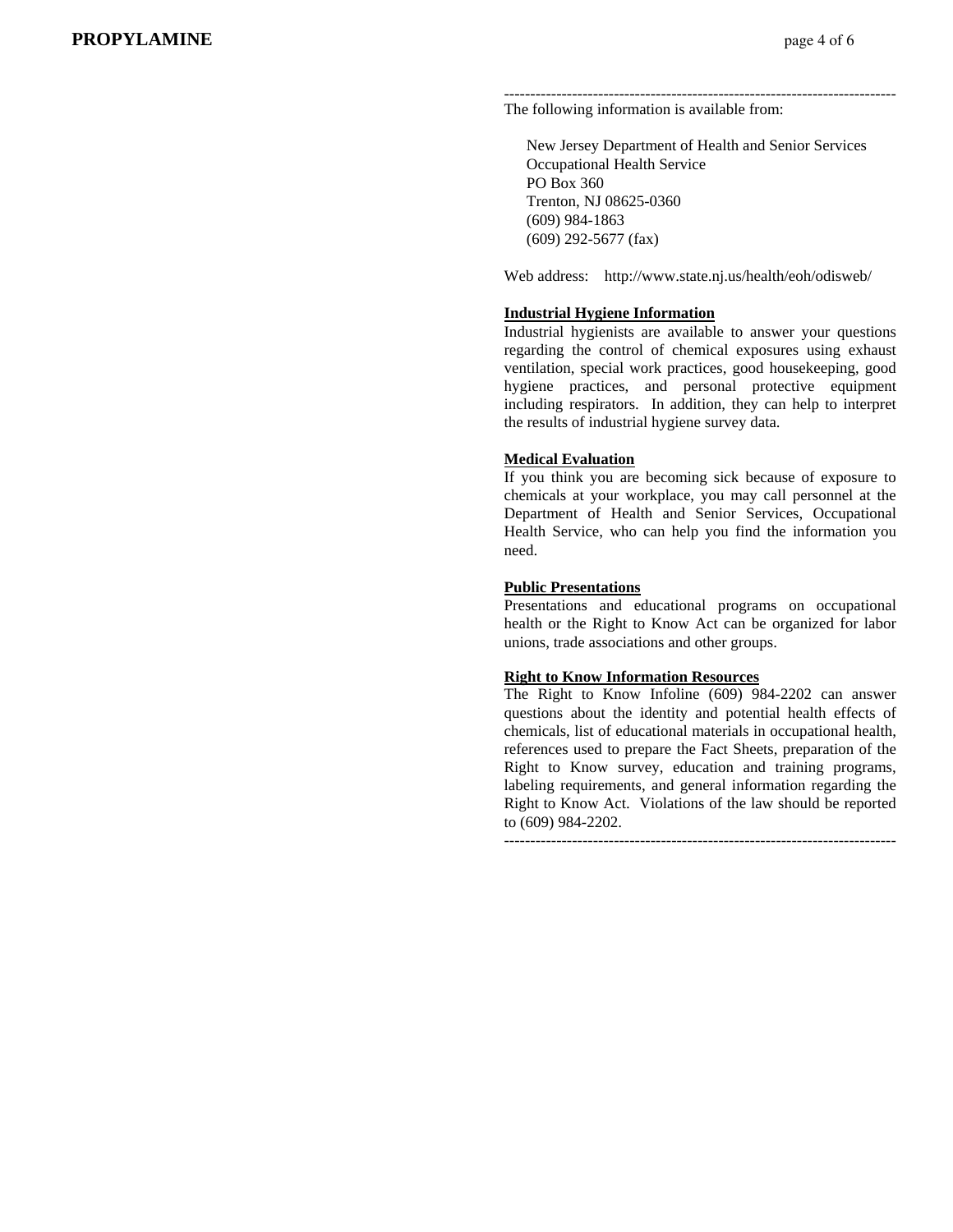#### **DEFINITIONS**

**ACGIH** is the American Conference of Governmental Industrial Hygienists. It recommends upper limits (called TLVs) for exposure to workplace chemicals.

A **carcinogen** is a substance that causes cancer.

The **CAS number** is assigned by the Chemical Abstracts Service to identify a specific chemical.

A **combustible** substance is a solid, liquid or gas that will burn.

A **corrosive** substance is a gas, liquid or solid that causes irreversible damage to human tissue or containers.

**DEP** is the New Jersey Department of Environmental Protection.

**DOT** is the Department of Transportation, the federal agency that regulates the transportation of chemicals.

**EPA** is the Environmental Protection Agency, the federal agency responsible for regulating environmental hazards.

A **fetus** is an unborn human or animal.

A **flammable** substance is a solid, liquid, vapor or gas that will ignite easily and burn rapidly.

The **flash point** is the temperature at which a liquid or solid gives off vapor that can form a flammable mixture with air.

**HHAG** is the Human Health Assessment Group of the federal EPA.

**IARC** is the International Agency for Research on Cancer, a scientific group that classifies chemicals according to their cancer-causing potential.

A **miscible** substance is a liquid or gas that will evenly dissolve in another.

**mg/m3** means milligrams of a chemical in a cubic meter of air. It is a measure of concentration (weight/volume).

**MSHA** is the Mine Safety and Health Administration, the federal agency that regulates mining. It also evaluates and approves respirators.

A **mutagen** is a substance that causes mutations. A **mutation** is a change in the genetic material in a body cell. Mutations can lead to birth defects, miscarriages, or cancer.

**NAERG** is the North American Emergency Response Guidebook. It was jointly developed by Transport Canada, the United States Department of Transportation and the Secretariat of Communications and Transportation of Mexico. It is a guide for first responders to quickly identify the specific or generic hazards of material involved in a transportation incident, and to protect themselves and the general public during the initial response phase of the incident.

**NCI** is the National Cancer Institute, a federal agency that determines the cancer-causing potential of chemicals.

**NFPA** is the National Fire Protection Association. It classifies substances according to their fire and explosion hazard.

**NIOSH** is the National Institute for Occupational Safety and Health. It tests equipment, evaluates and approves respirators, conducts studies of workplace hazards, and proposes standards to OSHA.

**NTP** is the National Toxicology Program which tests chemicals and reviews evidence for cancer.

**OSHA** is the Occupational Safety and Health Administration, which adopts and enforces health and safety standards.

**PEOSHA** is the Public Employees Occupational Safety and Health Act, a state law which sets PELs for New Jersey public employees.

**PIH** is a DOT designation for chemicals which are Poison Inhalation Hazards.

**ppm** means parts of a substance per million parts of air. It is a measure of concentration by volume in air.

A **reactive** substance is a solid, liquid or gas that releases energy under certain conditions.

A **teratogen** is a substance that causes birth defects by damaging the fetus.

**TLV** is the Threshold Limit Value, the workplace exposure limit recommended by ACGIH.

The **vapor pressure** is a measure of how readily a liquid or a solid mixes with air at its surface. A higher vapor pressure indicates a higher concentration of the substance in air and therefore increases the likelihood of breathing it in.